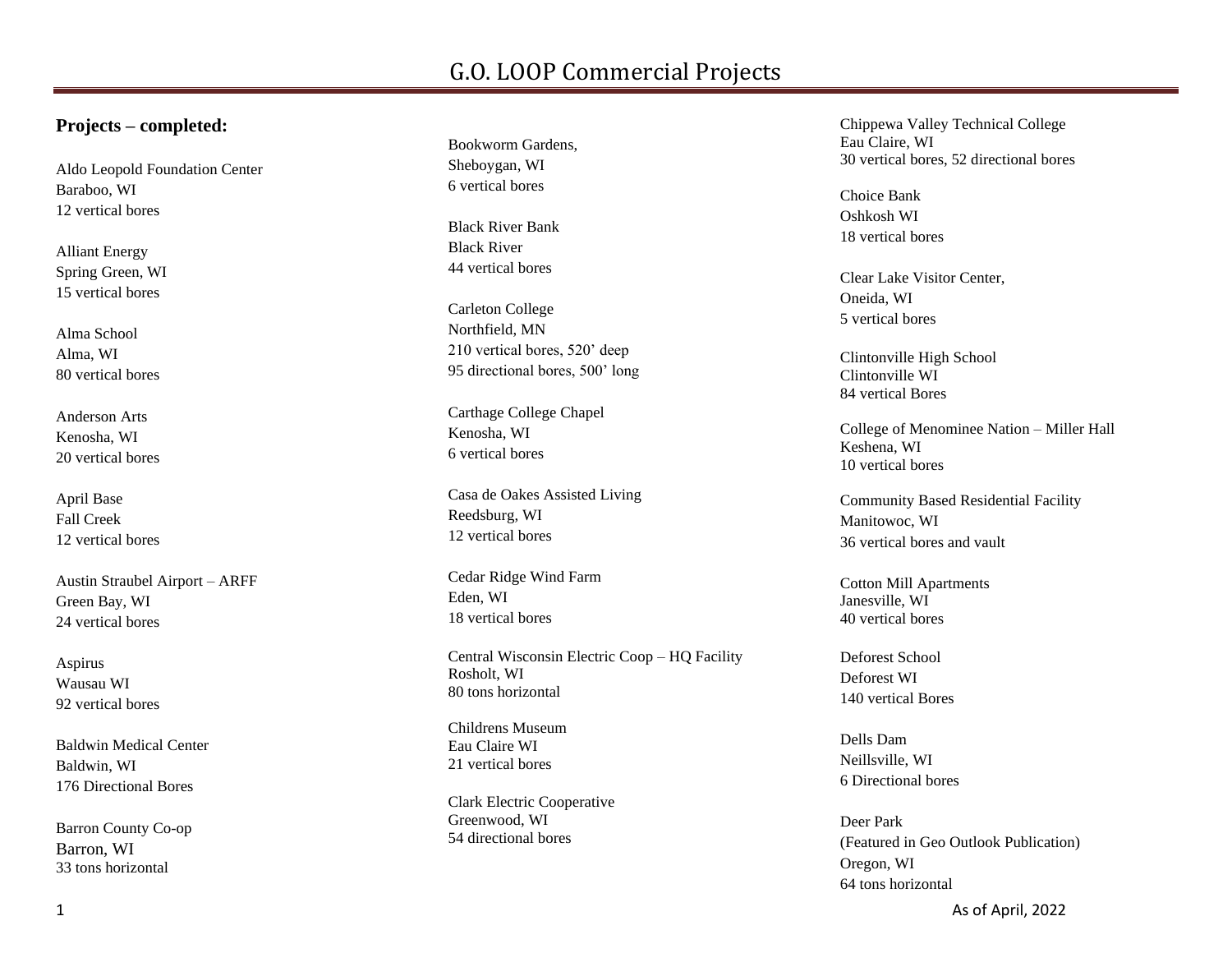Dickinson Elementary School DePere, WI 95 vertical bores with 1 vault

District One Community Center Black River Falls, WI 85 directional bores, 400' long

Discovery Center Manitowish Waters 36 Horizontal Bores

Downsville Elementary School Downsville , WI 50 tons horizontal

Dunn County Health Care Menomonie, WI 111 vertical bores with 3 vaults

Entropy Farms Woodstock, IL 30 tons horizontal

EPIC Corp – Phase 2 Verona, WI 1,000 vertical bores with 4 vaults EPIC Corp – Phase 3 Verona, WI 2,000 vertical bores with 9 vaults

Fairway Mortgage Madison, WI 80 vertical bores

Faith Lutheran Church 30 tons horizontal

Fitchburg Fire Station Fitchburg, WI 16 vertical bores

Fitchburg East Fire Station Fitchburg, WI 20 vertical bores

Fitchburg Public Library Fitchburg, WI 50 vertical bores

FIX Office Building Milwaukee, WI 25 vertical bores

FMS #13, Dept. of Military Affairs Wausau, WI 18 vertical bores

Fond du Lac Garage Fond du Lac, W I 26 directional bores

Fort McCoy Military Housing Fort McCoy, WI 56 houses, 3 to 4 vertical bores each

Fort McCoy 2019 Fort McCoy, WI 26 vertical bores

Fox Conn Mt. Pleasant, WI 64 bores, 500 ' deep

Galesville Dental Clinic Galesville, WI 10 vertical bores

Gateway Technical College Sustainable building Racine , WI 4 vertical bores

Glacier Creek Middle School Cross Plains, WI 56 vertical bores and vault

Goodwill Middleton, WI 40 vertical bores

Gov. Thompson State Park – PEVS bldg Town of Stephenson, WI 7 vertical bores

Green Lake Bank, Fond du Lac, WI 8 vertical bores

Green Lake Justice Center Green Lake, WI 224 vertical bores and vault

Gunderson Health West Salem, WI 65 bores, 400 ' deep

Gunderson Health Care Tomah , W I 90 vertical bores

Gunderson Health Clinic Winona, MN 10 0 vertical bores

Heritage Apartment complex Brillion, WI 26 Horizontal bores

Holy Wisdom Monastery Middleton, WI 39 vertical bore s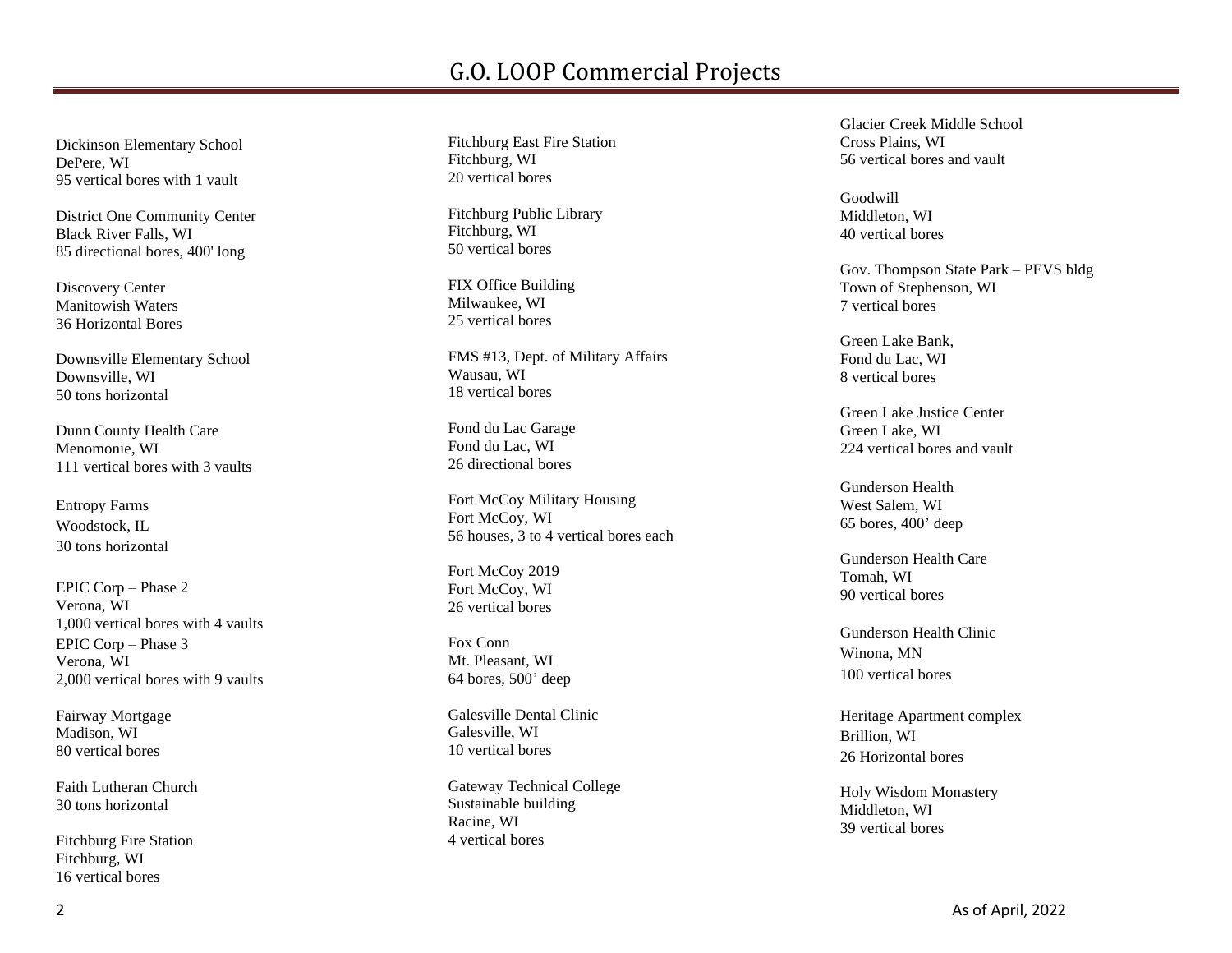Home Town Pharmac y Rio, WI 5 vertical bores

Ho Chunk Tribal Justice Center Black River Falls, WI 20 directional bores

HASD Greenville Elementary Greenville , WI 90 vertical bores and vault

House of the Dove Marshfield, WI 34 ton s horizontal

International Crane Foundation, Baraboo, WI 8 tons horizontal

Jackson Apartments Milwaukee, WI 18 vertical bores

JF Brennan La Crosse, WI 77 vertical bores and vault

Johnson Controls Glendale, WI 271 vertical bores (Consulting only)

Kandiyohi Electric Co -op Ka ndiyohi, MN 55 tons horizontal

Kaukauna Municipal Kaukauna , WI 36 Vertical bores

Kaukauna Fire Station Kaukauna, WI 20 vertical bores Kenworth of Madiso n Windsor , WI 20 vertical bores

Koala Bear Ventures Wisconsin Rapids, WI 28 vertical bores

Kohler Chapel Mosel, WI 10 vertical bores

Lac du Flambeau Natural Resource Building Lac du Flambeau, WI 24 -ton directional bores

Lac du Flambeau Boys Dormitory Lac du Flambeau, WI 26 directional bore s

Lac Lawrann Conservancy Learning Center West Bend, WI 7 Horizontal bores

Lake Mills School Lake Mills, WI 84 vertical bores and vault

Lake Mills Elementary School Lake Mills, WI 96 vertical bores and vault

Lake View Rec Plex Pleasant Prairie, WI 210 -ton pond loop and vault Lake Owen Family Camp Cable , WI 32 directional bores

Langlade Ford Antigo , WI 17 directional bores

LE Phillips Memorial Library Eau Claire WI 36 Vertical Bores

Linden Park Elementary School Middleton, WI 220 tons horizontal

Lomira Municipal building Lomira, WI 26 vertical bores

Lussier Community Education Center, Madison, WI 20 vertical bores

Madison Area Technical College Madison, WI 216 vertical bores with 2 vaults

Madison Fire Station #12 Madison, WI 50 tons horizontal

Madison Fire Station #14 Madison WI 20 vertical bores

Madison Friends Madison WI 10 Vertical Bores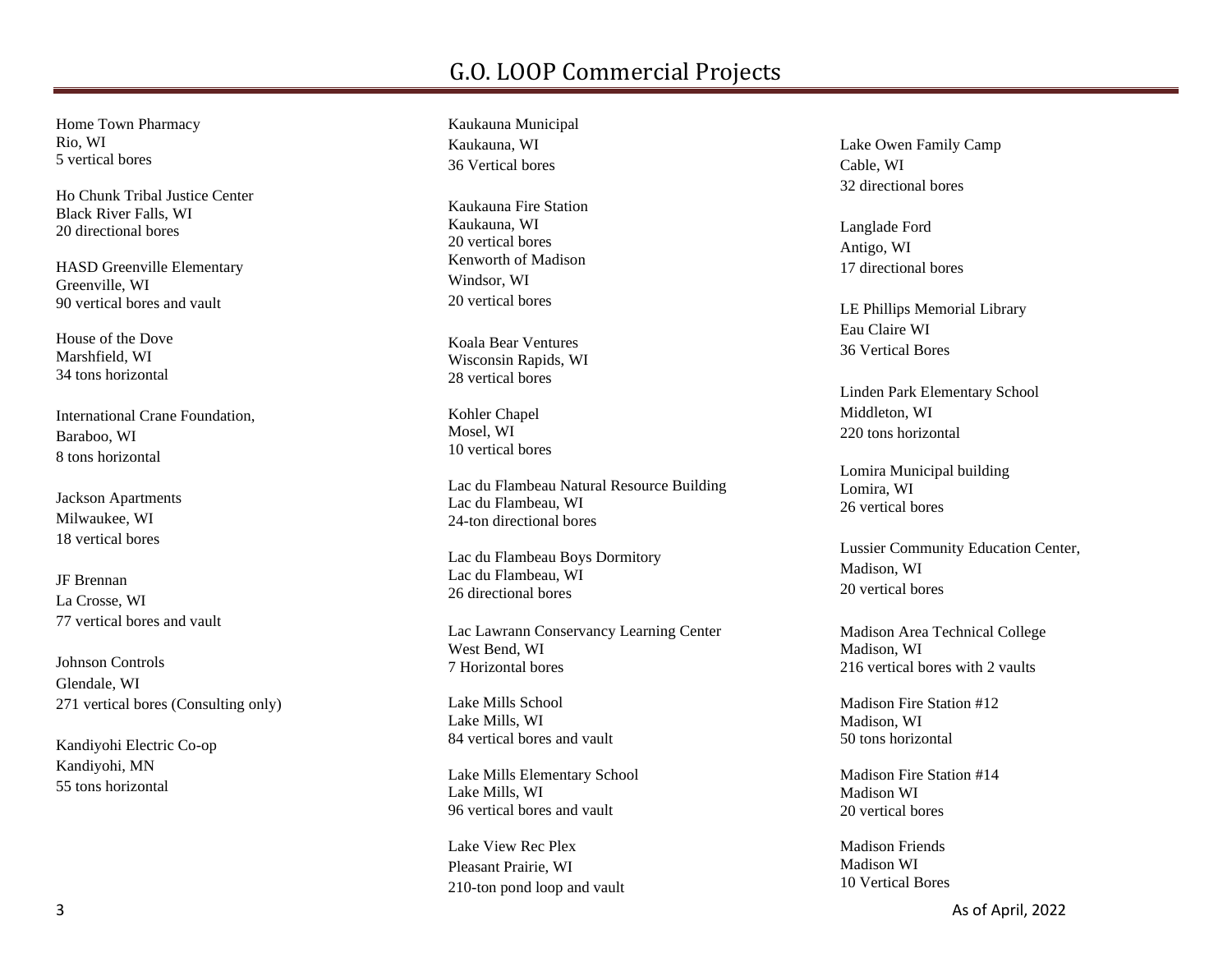Madison Investment Advisors Madison, WI 14 vertical bores

Madison Library maintenance Madison WI 8 vertical bores

Marshfield Dental Clinic Hayward, WI 12 vertical bores

Marquardt Village loop addition Watertown, WI 13 bores, 240' deep

Marshfield Dental Clinic Medford, WI 26 tons horizontal

Marshfield Dental Clinic Neillsville, WI 26 tons horizontal

Marshfield Fire and Rescue Marshfield, WI 22 vertical bores

Mayo Health System – Oakridge Clinic Osseo, WI 28 vertical bores

MATC Mequon, WI 160 bores, 500' deep

Menomonie Dental Clinic Menomonie, WI 27 tons, horizontal trench

Menomonie Dialysis Facility Menomonie, WI 33 tons horizontal

Menomonie Tribe Trans. Center Keshena, WI 24 vertical bores

Milwaukee Education Recycling Center Milwaukee, WI 20 vertical bores

Miron Construction Neenah, WI 76 vertical bores

Mortara Instruments Milwaukee, WI 45 vertical Bores

Monona Grove School Cottage Grove 90 vertical bores

Mosinee Elementary School Mosinee, WI 54 vertical bores

M&I Bank New Berlin, WI 8 vertical bores

Navarino Nature Center Navarino, WI 20 tons horizontal

NOAA Dousman, WI 14 vertical bores

NOAA Green Bay, WI 10 vertical bores

North Cape Suites Verona, WI 20 vertical bores Northeast Technical college Green Bay 32 vertical bores

Noel Residence Plover, WI 50 horizontal directional bores

Oak Grove Apartments Horicon, WI 38 vertical bores

Olga Village Milwaukee, WI 30 vertical bores

Oregon Middle School Oregon, WI 20 vertical bores

Oregon Elementary School Fitchburg, WI 91 bores 400' deep

Organic Valley Cashton, WI 140 vertical bores and vault

Outagamie County Regional Airport Appleton, WI 20 vertical bores

Parkview Gardens III Racine, WI 6 vertical bores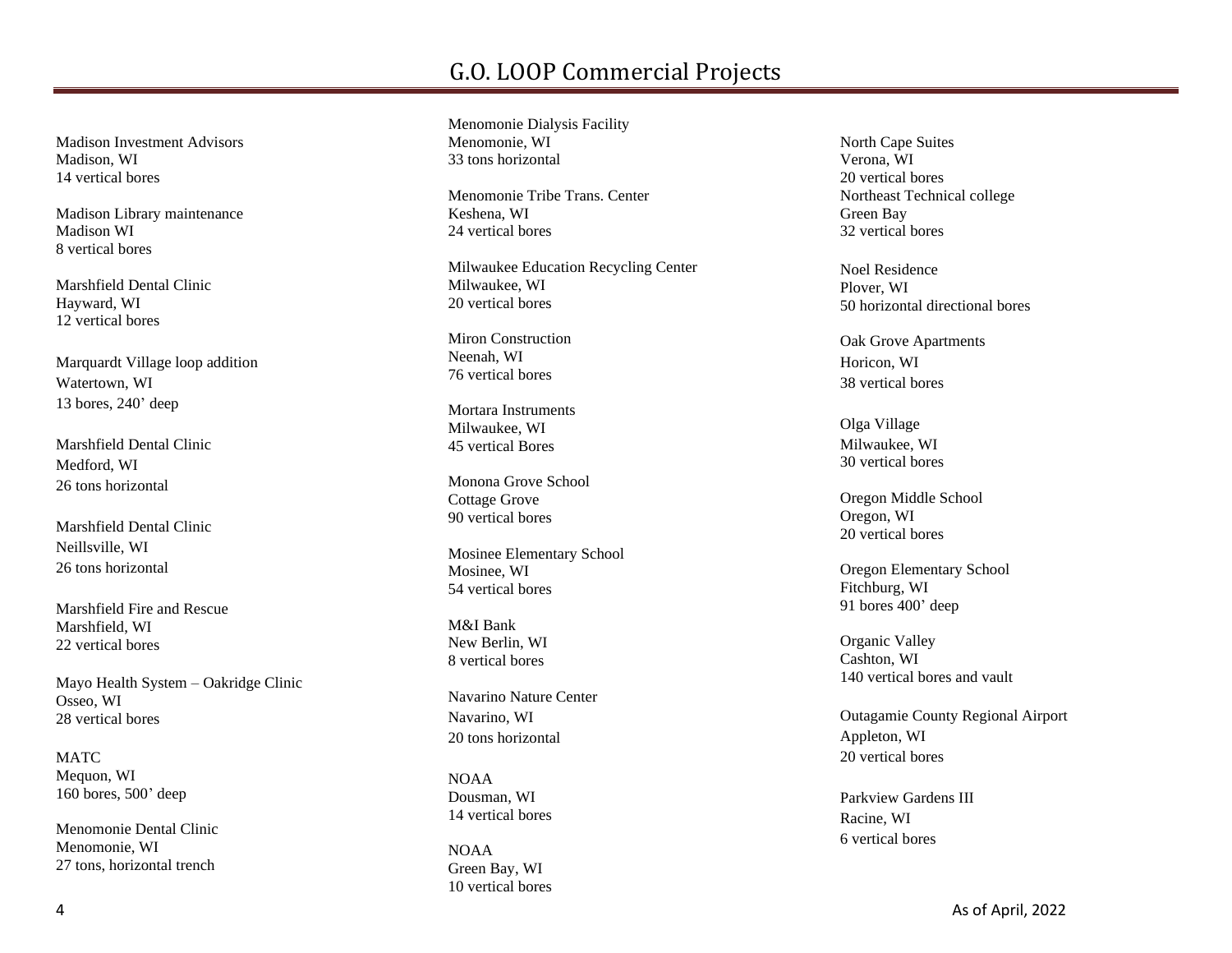Parkview Gardens III Assisted Living (2017) Racine, WI 7 vertical bores

PCM Employees Credit Union DePere, WI 18 vertical bores

Peace Lutheran Church Pigeon Falls, WI 16 directional bores

Pilgrim Center Church Green Lake, WI 16 tons horizontal

Pine Valley Richland Center, WI 110 vertical bores

Pinney Library Madison, WI 21 vertical bores

Pope Farms School Middleton, WI 88 bores, 400' deep

Prevention Genetics Marshfield, WI 20 tons horizontal

Prevention Genetics '12 Marshfield, WI 114 directional bores

Price County Electric Coop Phillips WI 40 tons horizontal

Prolamina Neenah, WI 20 Kelix vertical bores

Promega Hangar and Office Madison, WI 7 vertical bores

Promega GMP Facility Fitchburg, WI 63 vertical bores with 1 vault

Promega 2019 Fitchburg, WI 56 vertical bores

Residential Care Apartment Complex Manitowoc, WI 14 vertical bores

River Heath Retail Center Appleton, WI 90-ton plate water loop

River Heath Phase II Appleton, WI 90-ton plate water loop

Rosholt Electric Coop Rosholt, WI 80 tons horizontal

Ryan Brothers Ambulance Middleton, WI 9 vertical bores

S. C. Johnson Distribution Warehouse Racine, WI 12 vertical bores

S. C. Johnson Racine, WI 330 bores, 500' deep

Shawano School Shawano, WI 150 vertical bores and vault

Skilled Nursing Facility Manitowoc, WI 51 vertical bores

Siena on the Lake: Residence & Retreat Center Racine, WI 60 vertical bores

Siena on the Lake: Phase II Racine, WI 60 vertical bores

Slinger Wastewater Treatment Plant Slinger, WI 9 vertical bores

SPARKS Madison WI 26 vertical bores

Sparta Weigh Station Sparta, WI 20 Vertical bores

St Croix County Health Center New Richmond, WI 108 vertical bores